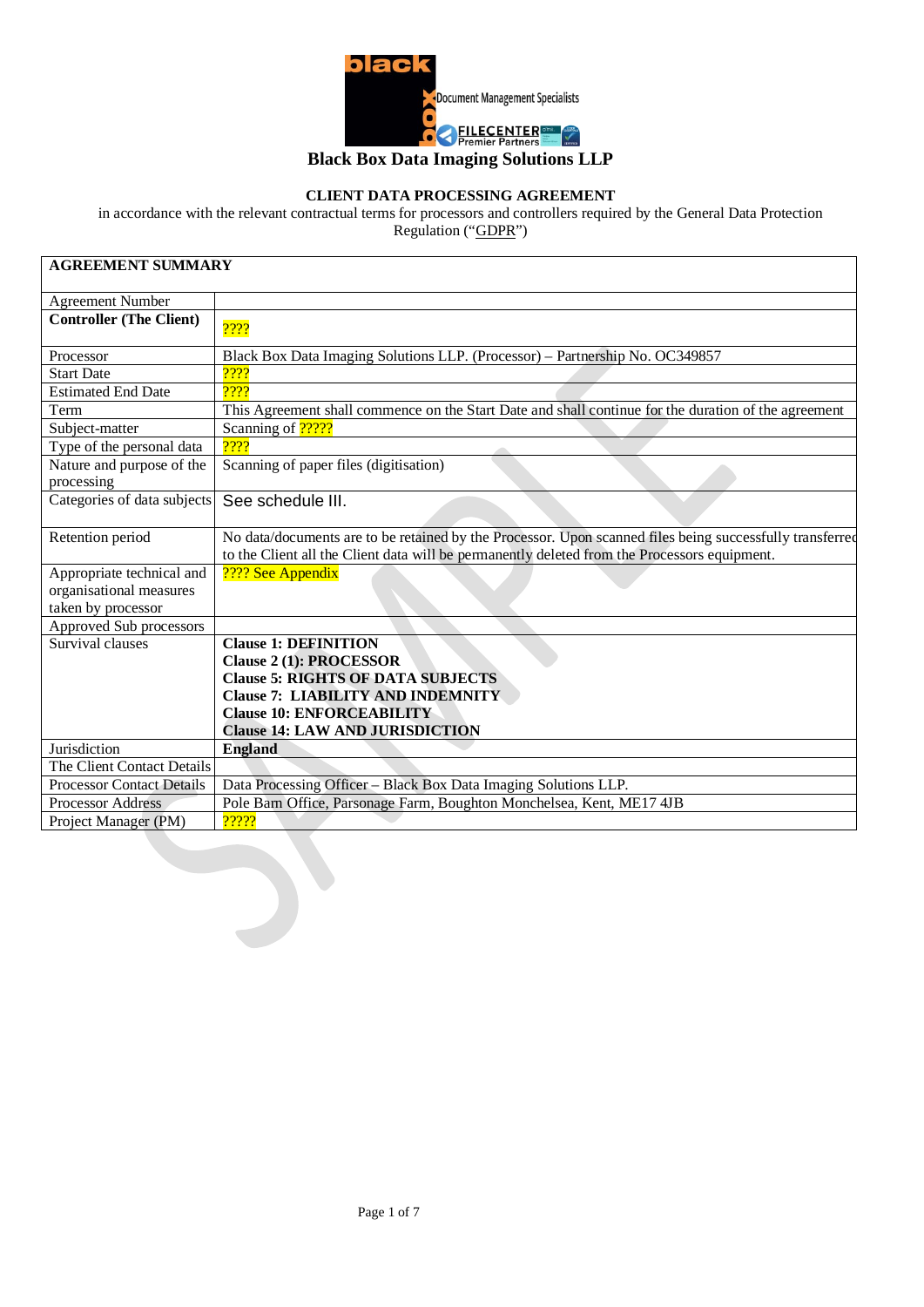## **GENERAL TERMS PROCESSING AGREEMENT**

- A. The Client in order to execute its business, uses/stores personal data.<br>B. The Processor is a specialist services company in document imaging
- The Processor is a specialist services company in document imaging.
- C. Parties have agreed under the Main Agreement that processor shall the process data for the Client as mentioned in the Agreement Summary. D. This Agreement is subject to the GDPR, more specific the relevant contractual terms
- required of processors and controllers (Articles 28, 32 and 33 of the GDPR) and all applicable national and/or local legislation regarding data protection.
- E. This Agreement sets out the terms and conditions that specify or apply in addition to the GDPR and the national and local data protection legislation.
- F. All agreements made by Parties regarding the processing of personal data are governed by the GDPR or national or local data protection legislation. this Agreement.
- G. This Agreement is concluded within the context of the Main Agreement processor entered extent applicable to the processing of personal data on behalf of The Client, make them with the Client or any of its subsidiaries. If there are any conflicts between the provisions available to the Client upon request and at no additional cost. of this Agreement and the provisions of the Main Agreement the provisions of this Agreement will take precedence.

#### **1. DEFINITIONS**

- 1.1. Lower case terms used but not defined in this Agreement, such as "personal data", "personal data breach", "processing", "controller", "processor", and "data subject", will have the same meaning as set forth in Article 4 GDPR.
- 1.2. For the purpose of this Agreement the terms used in the Agreement Summary will have the meaning as set forth in the Agreement Summary:
- 1.3. For the purpose of this Agreement:

"Affiliate" means in relation to a party, its parent undertaking or its subsidiary undertaking or a subsidiary undertaking of its parent undertaking, in each case from time to time ("subsidiary undertaking" and "parent undertaking" have the meanings set out  $\mathbf{u}_2$ sections 1161 and 1162 of and Schedule 7 of the Companies Act 2006 or as defined in the equivalent legislation in the Jurisdiction detailed in the Agreement Summary). "Agreement" means the Agreement Summary, these terms, and all Schedules to this

agreement.

"Agreement Summary" means the section entitled 'Agreement Summary' at the beginning of this Agreement.

"Main Agreement" means the service contract including amongst others the processing of NOTIFICATION OF A PERSONAL DATA BREACH personal data as described in the Agreement Summary.

Parties" mean The Client and Processor.

"Schedule" means the schedules to this Agreement.

"Sub processor" means the other processors that are used by processor to process personal data.

#### **2. PURPOSE(S) FOR PROCESSING PERSONAL DATA**

2.1 Parties have determined the purpose(s) for the processing of personal data under both this Agreement and the Main Agreement in **Schedule III** of this Agreement. Processor shall in line with Article 28 (3) GDPR process the personal data only on documented instructions from the Client and for no other purpose than the purpose(s) defined in **Schedule III** and in accordance with the GDPR and all applicable national and/or local laws, including with in accordance with the GDPR and all applicable national and/or local laws, including with describe the likely consequences of the personal data breach.<br>regard to transfers of personal data to a third country or an internat unless required to do so by the European Union or other applicable national and/or local legislation to which processor is subject; in such a case, processor shall inform the Client of that legal requirement before processing, unless that law prohibits such information  $g_B$ important grounds of public interest;

#### **3. PROCESSOR**

- 3.1 In line with the other requirements of Article 28 (3) GDPR, processor shall: (a) ensure that persons authorised to process the personal data have committed themselves to
- 
- confidentiality or are under an appropriate statutory obligation of confidentiality.<br>(b) not disclose the personal data to third parties without the written approval of the Client. (c) take all security measures required pursuant to Article 32 of the GDPR. An overview of
- the technical and organizational measures taken by processor are set forth in **Schedule I**. (d) considering the nature of the processing, assist The Client by appropriate technical and $7$ . organisational measures, insofar as this is possible, for the fulfilment of the Clients
- obligation to respond to requests for exercising the data subject's rights laid down in Chapter III of the GDPR. (e) assist The Client in ensuring compliance with the obligations pursuant to Articles  $32 \text{ to } 36$
- of the GDPR considering the nature of processing and the information available to processor.
- (f) at the choice of The Client and without any additional costs for The Client, irrevocably 7.3. The Client will have the right to terminate or dissolve the Agreement: delete, remove, or return all the personal data to The Client upon termination of / dissolving this Agreement, expiration of the retention period(s) as defined in the Agreement Summary or at request of The Client and delete existing copies unless Union or other national or local legislation requires storage of the personal data. At the request of The Client, processor shall provide with reasonable evidence of its compliance to irrevocably delete or removal the personal data. Any return of personal data to The Client shall take place in a general acceptable, structured data format by electronic means. If it is immediately without any liability in the event that another entity (not being a company<br>not possible to return or inverse of re immediately inform The Client. In that case processor guarantees that the personal data will be treated confidential and that the personal data will no longer be processed.
- (g) make available to The Client, without any additional cost for The Client, all information necessary to demonstrate compliance with the obligations laid down in clause 2 of the 7.4. Each party will have the right to terminate the Agreement immediately without any Agreement and in general Article 28 of the GDPR and allow for and contribute to audits, including inspections, conducted by The Client or another auditor mandated by The

#### Client.

3.2 Processor shall not transfer, or otherwise process any personal data outside (a) the

European Economic Area or b) those territories in respect of which the European Commission has made a positive finding of adequacy of the protection of personal data, except with the prior written consent of the Client and in accordance with any additional terms the Client may impose on such transfer, e.g., a contract incorporating the EU-Standard Contractual-Clauses. The foregoing provisions of this clause shall apply to any onward transfer from such permitted territories.

3.3 Processor shall immediately inform The Client if, in its opinion, an instruction infringes

3.4 Processor shall maintain all records required by Article 30 (2) of the GDPR and, to the

3.5 Processor shall store the personal data no longer than necessary for the purposes as set out in the Agreement Summary.

3.6 Processor shall, if required to do so by European Union or other applicable national and/or local legislation, designate a data protection officer.

#### **4. SUB PROCESSORS**

4.1. Where processor engages a Sub processor for carrying out specific processing activities on behalf of the Client, the same data protection obligations as set out this Agreement shall be imposed on the Sub processor by way of a written contract, providing sufficient guarantees to implement appropriate technical and organisational measures in such a manner that the processing will meet the requirements of the GDPR and all applicable national and/or local legislation.

Processor shall warrant and guarantee that its Sub processor(s) shall comply with the GDPR and all applicable national and/or local legislation Where the Sub processor fails to fulfil its data protection obligations, processor shall remain fully liable to the Client for the performance of the Sub processor's obligations.

4.3. Processor is only allowed to use Sub processors with the prior approval of the Client. A list of approved Sub processors is set out in Schedule II.

5.1. The Processor shall take all urgent appropriate measures and cooperate with the Client breach response plan to contain the breach, protect the personal data, and inform the Client without undue delay (at least within a timeframe that enables the Client to comply

with its (notification) obligations under the GDPR). 5.2. In addition to Article 33 (2) GDPR the notification of processor in case of a personal data breach shall at least:

(a) describe the type and nature of the personal data breach including where possible, the categories and the number of data subjects concerned, and the categories and approximate number of personal data records concerned.

communicate the name and contact details of the data protection officer or other contract point where more information can be obtained.

data breach, including, where appropriate, measures to mitigate its possible adverse effects.

5.3 Processor shall make its best efforts to assist the Client in fulfilling its obligation to notify the relevant supervisory authority and data subjects of a personal data breach under Articles 33 and 34 of the GDPR.

**6. RIGHTS OF DATA SUBJECTS**<br>6.1. Processor shall make its best efforts to assist the Client in fulfilling the Clients obligations<br><sup>5.10</sup> under Articles 12 (2) and (3) GDPR to facilitate the exercise of data subject rights Articles 15 to 22 GDPR. Each party shall carry its own costs.

6.2. Processor shall transfer any received request from data subjects within three days.to the Client.

### **7. TERM**

7.1. The Agreement will govern the relationship between the Parties from the Start Date to the End Date and for any periods of extension or continued performance by the Parties (the "Term").

Any terms and conditions which are intended by their nature to survive any termination, cancellation, or expiration of the Agreement, amongst others the clauses and paragraphs as set forth in the Agreement Summary, shall remain in full force and effect.

at any time for convenience by providing no less than thirty (30) calendar days' written notice to processor; or

immediately without any liability if the processor becomes unable to perform the services under the Main Agreement or fails to comply with the provisions of this Agreement (including compliance with the GDPR and/or other applicable national or local legislation regarding data protection); or

under common Control), directly or indirectly, in a single transaction or series of related transactions, acquires Control of processor or all or substantially all of its assets. "Control" for these purposes means the ability to direct the affairs of processor, whether by means of voting or contractual rights or otherwise, and whether directly or indirectly.

liability in the event that the other party enters into liquidation, goes bankrupt, becomes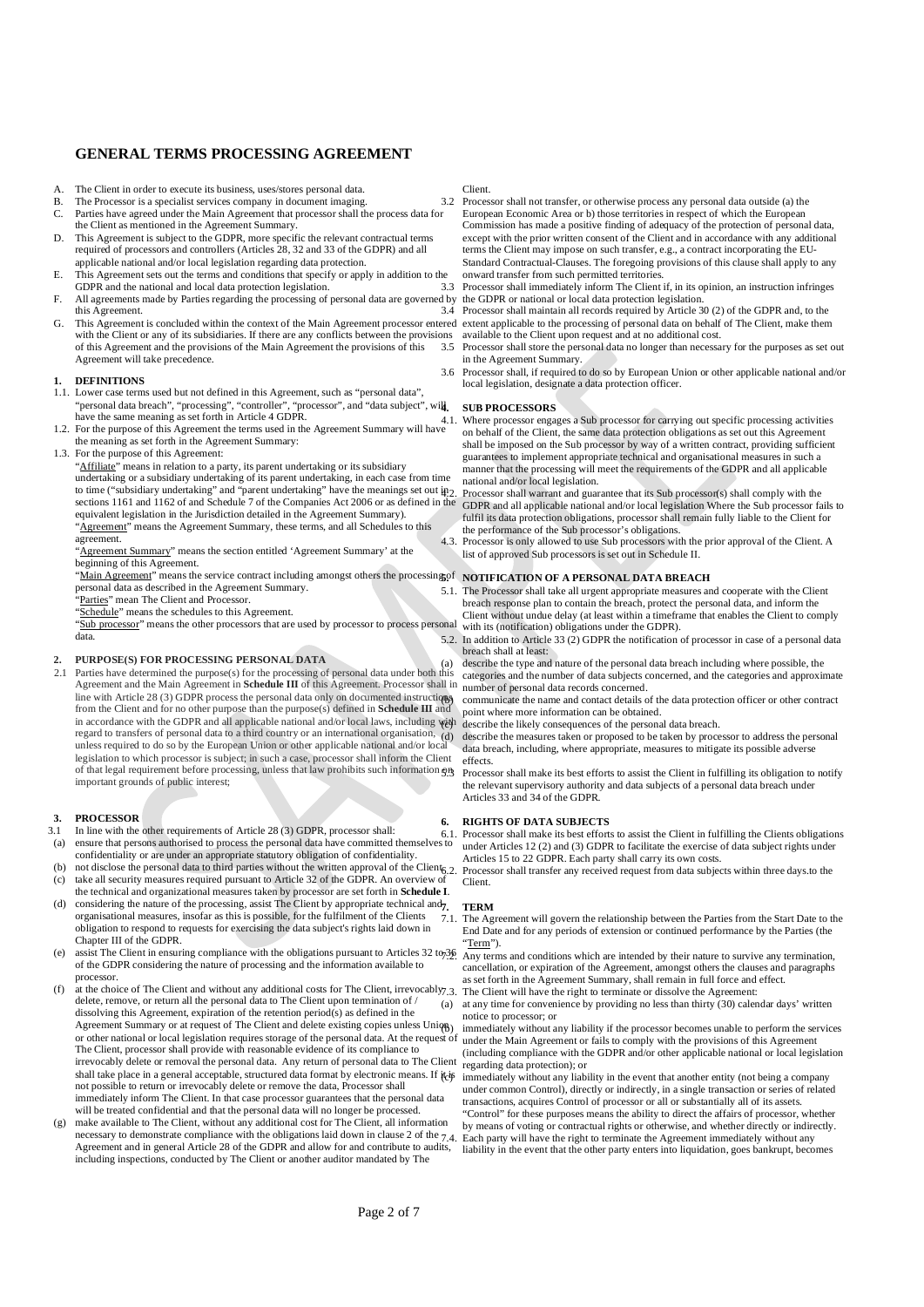unable to pay its debts in the ordinary course of business, pass a resolution for a winding 2. Notwithstanding the provisions of clause 6 of this Agreement, any notice will be properly up, has a receiver appointed over all or any significant part of its assets or otherwise becomes insolvent under the laws of the country in which it is incorporated or ceases or threaten to cease to carry on its business.

7.5. If there is a risk of processor going bankrupt, entering liquidation, or passing a resoluti**bi. ENFORCEABILITY** for a winding up, processor immediately informs the Client, in order for the Client to 11.1. If one or more of the provisions of the Agreement is declared to be invalid, illegal, or decide to timely recover the personal data.

### **8. LIABILITY AND INDEMNITY**

8.1. Processor is responsible for and shall fully indemnify, keep indemnified and hold harmless the Client and its affiliates, and their officers, agents, employees and customers 2. Except in relation to the Affiliates of the Client, it is not intended that any term of this against all liability, losses, costs, claims (including fines and penalties of the supervisory authority) and expenses (including legal expenses) and demands which the Client may incur, howsoever directly or indirectly arising from any failure by the processor and/or its by any person other than the Client and processor. Sub processors to comply with this Agreement and the GDPR.

### **9. INSURANCE**

- 9.1. Processor shall arrange adequate insurances to cover all liability that might arise under the constitute the entire agreement between Parties and supersedes any prior draft, the Agreement.
- 9.2. The provisions of this clause 8 shall in no way limit the liability of the processor under the writing, in relation to the subject-matter of this Agreement. Agreement.
- 9.3. The processor shall supply the Client with evidence of such insurance on demand. 9.4. The processor shall procure that Sub processors are insured to appropriate levels as may 13.1.Any contractual or non-contractual obligations arising from or connected with this be relevant to their services.

### **10. NOTICES**

10.1.Any notice required or permitted to be given by either of the Parties shall be in writing addressed to the other party at the address mentioned in the Contact Details of the Agreement Summary or to such other address as may have been notified by the other party in writing.

> Accepted and agreed. For and on behalf of the Processor

served if delivered personally or sent by registered mail to the address specified in the Contact Details of the Agreement Summary.

unenforceable by law, the validity, legality, and enforceability of the remaining provisions contained herein shall not in any way be affected. Each of the Parties shall use its best efforts to negotiate in good faith a legally valid replacement provision, which corresponds in the best possible way with the invalid provision.

Agreement should be enforceable by virtue of the Contracts (Rights of Third Parties) Act 1999 or the equivalent legislation in the Jurisdiction detailed in the Agreement Summary

#### **12. ENTIRE AGREEMENT**

Agreement and ensure that the insurances are in full force and effect throughout the life of agreements, undertakings, understandings, conditions, and arrangements, notwithstanding 12.1.Parties explicitly declare that this Agreement and the documents referred to herein any conflicting order of precedence, of any nature between the Parties, whether or not in

### **13. LAW AND JURISDICTION**

Agreement shall be governed by and shall be construed in accordance with the law of the Jurisdiction set forth in the Agreement Summary.

13.2.The Parties irrevocably agree that the courts in the Jurisdiction set forth in the Agreement Summary are to have exclusive jurisdiction to settle any dispute which may arise out of or in connection with this Agreement and that accordingly any proceedings arising out of or in connection with this Agreement shall be brought in such courts.

| Accepted and agreed.                           |
|------------------------------------------------|
| For and on behalf of the Controller/The Client |

Signed……………………………..

Name:…………………..

Position:………………..

Date……………………………….

| Name:     |
|-----------|
| Position: |
| Date      |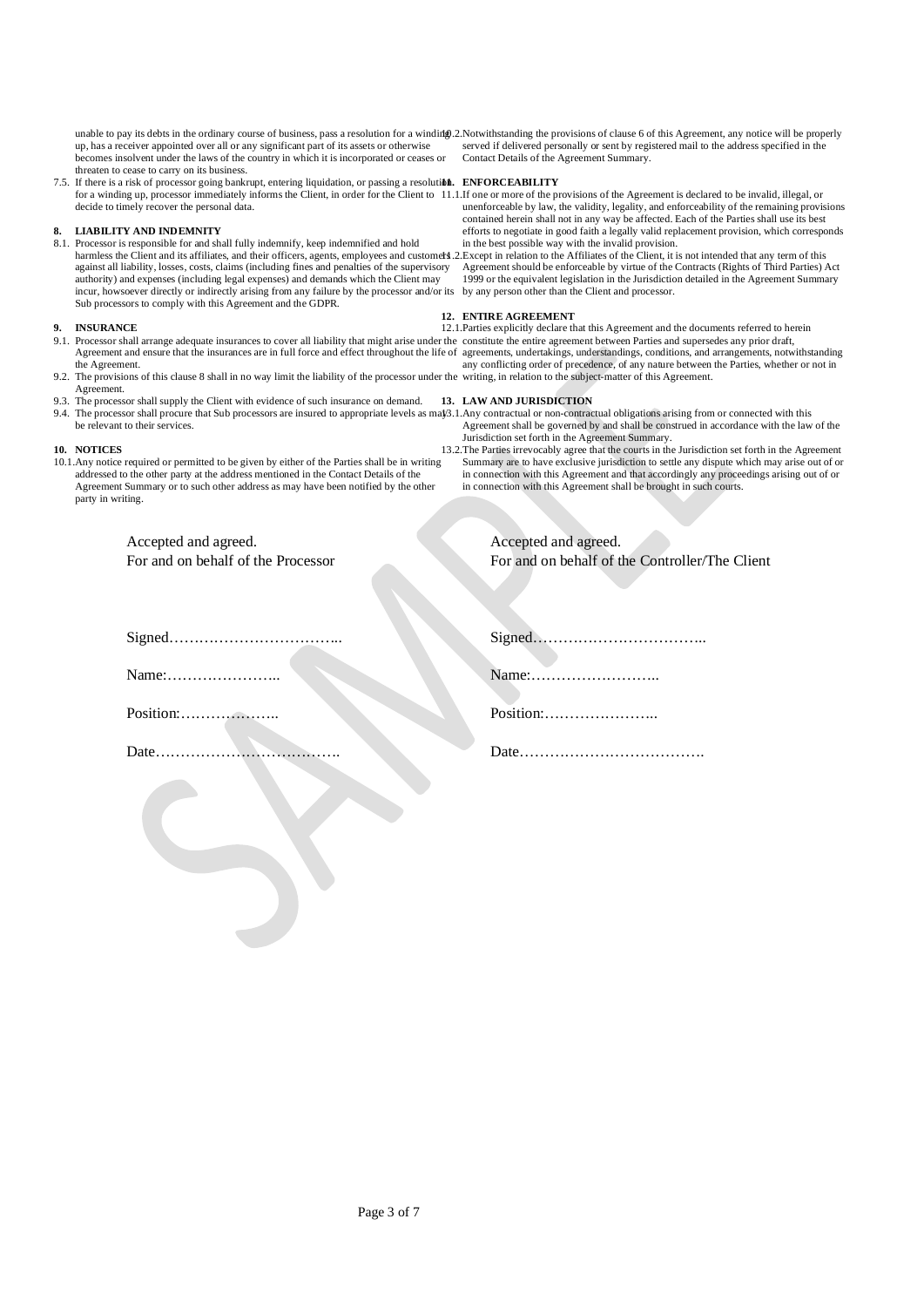## **SCHEDULE I: TECHNICAL AND ORGANISATIONAL MEASURES**

This Schedule is an integral part of the Agreement and must be completed and signed by the Parties. Description of the technical and organisational measures:

## **Transportation**

- 1. Unless specified otherwise the processor will be responsible for the transportation of the Client files from a designated collection point(s). Ideally the Client will have sealed their files within sealed crates if not Client boxes/files will be loaded in to vans which will be then sealed with serial numbered tags for each collection/return. A photo will be taken of the seal at the beginning and conclusion of each journey. Photos of the seals will be uploaded to the Client Project Folder located within their secure designated Citrix ShareFile cloud portal account created by the Processor. Photos along with other Client Project related matters/logs can be accessed and downloaded by the Client for audit record purposes. Alternatively project related data can be made available via an alternative Client requested method.
	- **Staff**
- 2. All Processor staff involved with the Client projects are DBS cleared. In addition, all staff connected with the Client project are prepared to sign NDA's (Non-disclosure agreements – supplied by the Client) to confirm that all Client files/data will be handled in the strictest confidence.
- 3. No Processor team members involved with the processing of Client files will be left unattended whilst in the presence of files. The Processors PM (Project Manager) will always remain on-site whilst files are being processed.
- 4. No Processor team members will be permitted access to mobile phones whilst processing the Client files. **Computers/Systems**
- 5. All PC's involved with the scanning/processing of Client files will automatically screen lock if not used for more than 30 seconds.
- 6. No PC involved with the scanning or processing of Client files will have internet access.
- 7. All PC workstations will have passwords reset on a weekly basis. Passwords are randomly generated via the "Norton Password Generator Service" and are at least 8 characters in length containing a combination of alpha, numerical, uppercase, and special characters.
- 8. If agreed AES 256-bit encrypted USB3 external HDD (Hard Drive(s)) will be used to transfer urgently requested individual scanned files from the scanned files located on the designated Client processing workgroup PC's to the Processors internet connected PC with access to the Citrix ShareFile Portal. Only nominated Client designated users as well as the Processor PM will have access to the Citrix ShareFile Portal. Access to shared urgent files will be removed after 1 x download or 24hrs if not accessed. Once a file has been successfully uploaded to the Citrix ShareFile portal it will be immediately deleted from the external hard drive. Alternatively, the external HDD can be physically couriered to the Clients designated offices, the cost of this additional service is to be borne by the Client unless agreed otherwise in writing.
- 9. Processed/scanned files are transferred to the Client via AES 256-bit encrypted USB3 external 1Tb HDD (encrypted external hard drives). Each hard drive uses a 6-digit keypad to gain access to the data. The access codes are changed each time the hard drives are used and are to be generated by the Client. The external hard drives used to transport scanned files are rotated with each drop off/collection of The Client files.

## **Citrix ShareFile Cloud Portal**

- 10. Where agreed with the Client, the Processor will make urgent/sample files available to the Client via the Citrix ShareFile Cloud Portal. Files are kept secure during transfer using SSL/TLS encryption protocols.
- 11. Whilst in the cloud, storage of files is kept safe using AES 256-bit encryption. This process is used for files both at rest and in transit.
- 12. Files shared via the Citrix ShareFile portal will be encrypted and password protected prior to sharing.
- 13. All activity related to both the Client files as well as designated users with file/cloud access is recorded within a secure log. Activity such as file access, shares, downloads, user logins and user IP addresses are permanently logged.
- 14. Access as well as share privileges for The Client designated users (if any) are to be agreed and set-in place prior to any The Client file activity.
- 15. MFA (Multi-factor authentication) is to be set for all user accounts with access to The Client stored data.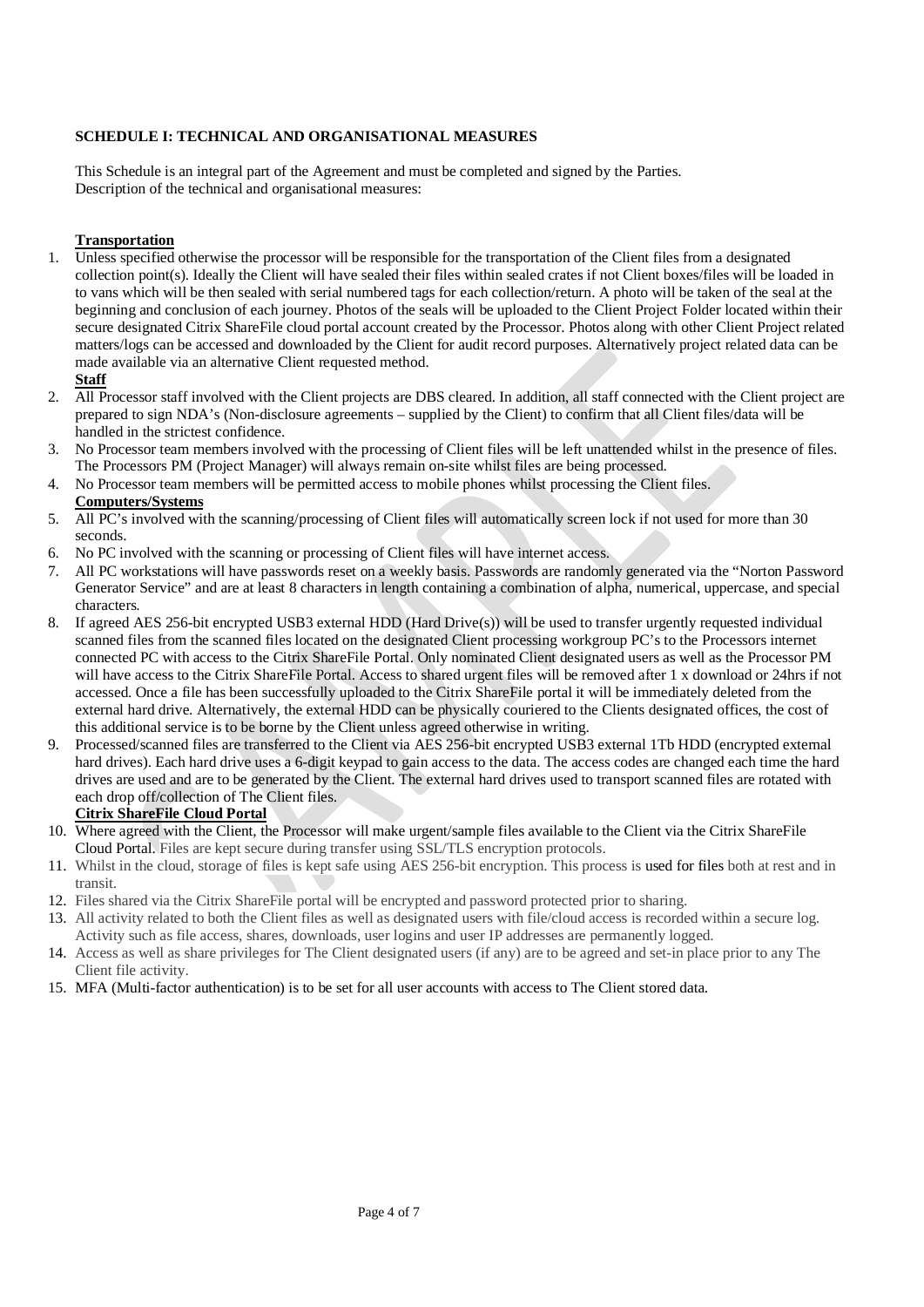## **Email Communications**

- 16. The Processor will communicate project details with the Client via the secure Microsoft Outlook 365 platform where possible.
- 17. No sensitive data relating the Clients project will be made available via normal Microsoft email protocols.
- 18. If agreed with the Client, sample, as well urgently required files will be made available via the Citrix ShareFile email portal. All emails sent via the Citrix ShareFile platform will be encrypted along with password protected. Only the designated Client user will have access to Citrix ShareFile generated email file shares.
- 19. All Citrix ShareFile file shares will be subject to both the number of times a file may be download as well as an expiry availability period of 24hrs unless agreed otherwise by the Client.
- 20. If agreed with the Client all project related data such as logs, spreadsheets along with photos of security seals will be made available via the Citrix ShareFile portal.

## **Availability and Resilience**

21. All Client scanned data will be backed up at the end of each working day and copied to an AES 256-bit encrypted USB3 external HDD (encrypted external hard drives). The PM will collect the Hard Drive at the end of each day and store it offsite within a secure SIL wall mounted electronic fireproof safe.

## **Retention/Deletion Controls**

22. Upon completion of the Client project all PC Hard Drives involved with the Clients project will be handed to the Client so that they may be securely destroyed. Alternatively, the Processor may securely destroy the Hard Drives if instructed by the Client to do so, the cost of this additional service is to be borne by the Client unless agreed otherwise in writing.

## **Environment**

- 23. The Processors offices accommodate Client PC workgroups for each project with no internet access. The lack of internet access prevents any potential external threat of data being accessed.
- 24. Each Client project is run within its own standalone PC workgroup with no access to other Client project workgroups. No cross contamination of Client data is possible.
- 25. Access to the Processor scanning area is via a Libo 125khz electronic door entry system. Only Processor team members associated with the Client project are allocated access codes. All access is recorded via the keypad logs plus 24hr recorded **CCTV**
- 26. No unauthorised staff members will have access to either the Client Files or the workstations scanning them.
- 27. Either the PM or a senior member of the Processors team associated with the Clients project will always remain onsite whilst the Clients files are being processed.
- 28. No other Client files/projects will be processed within the same working area as the Clients project files.
- 29. Staff members not connected with the Client project will be denied access to both the Clients physical files as well as the workstations used to scan/process the Clients files.
- 30. All staff activity connected with the Client project will be monitored by the Processors senior staff/partners.
- 31. CCTV (Sricam) monitoring of the Client scanning area will be recorded 24hrs per day, 7 days per week for the duration of the project.
- 32. Each scanning station will record the scanning operator responsible for scanning each Client file.
- 33. No Client files will be left unsecured when the Processors staff are not onsite. When scanning is completed each day files will be returned to their secure contained storage areas.
- 34. The Storage facility is gated, alarmed, and has 24hr CCTV.

## **Notification Of A Personal Data Breach**

- 35. The Processor shall take all urgent appropriate measures and cooperate with the Client a breach response plan to contain the breach, protect the personal data, and inform the Client without undue delay (at least within a timeframe that enables the Client to comply with its (notification) obligations under the GDPR).
- 36. In addition to Article 33 (2) GDPR the notification of processor in case of a personal data breach shall at least: describe the type and nature of the personal data breach including where possible, the categories and the number of data subjects concerned, and the categories and approximate number of personal data records concerned. communicate the name and contact details of the data protection officer or other contract point where more information can be obtained.
- 37. Describe the likely consequences of the personal data breach.
- 38. Describe the measures taken or proposed to be taken by processor to address the personal data breach, including, where appropriate, measures to mitigate its possible adverse effects.
- 39. Processor shall make its best efforts to assist the Client in fulfilling its obligation to notify the relevant supervisory authority and data subjects of a personal data breach under Articles 33 and 34 of the GDPR.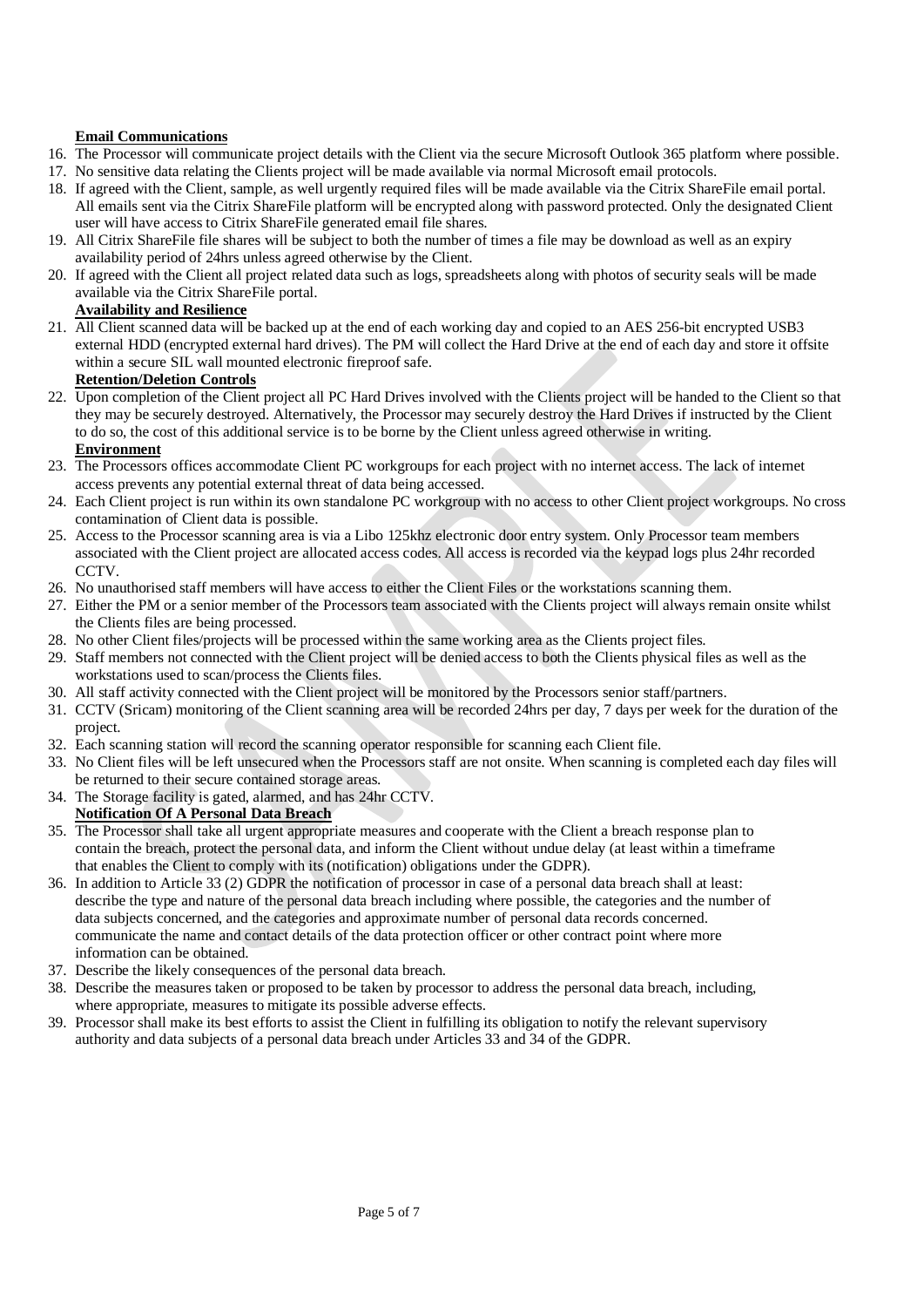## **SCHEDULE II: APPROVED SUB PROCESSORS**

Within the framework of compliance with the contractual obligations' processor shall be entitled to use the following Sub processors:

## *[Please complete the following table after a corresponding checking of the Sub processors]*

| $\overline{\phantom{a}}$<br>$^{\pi}$ | Name                                            | Address | Area of use |
|--------------------------------------|-------------------------------------------------|---------|-------------|
|                                      | . .<br>$\mathbf{v}$<br><i>applicable</i><br>N0t |         |             |
| -                                    |                                                 |         |             |